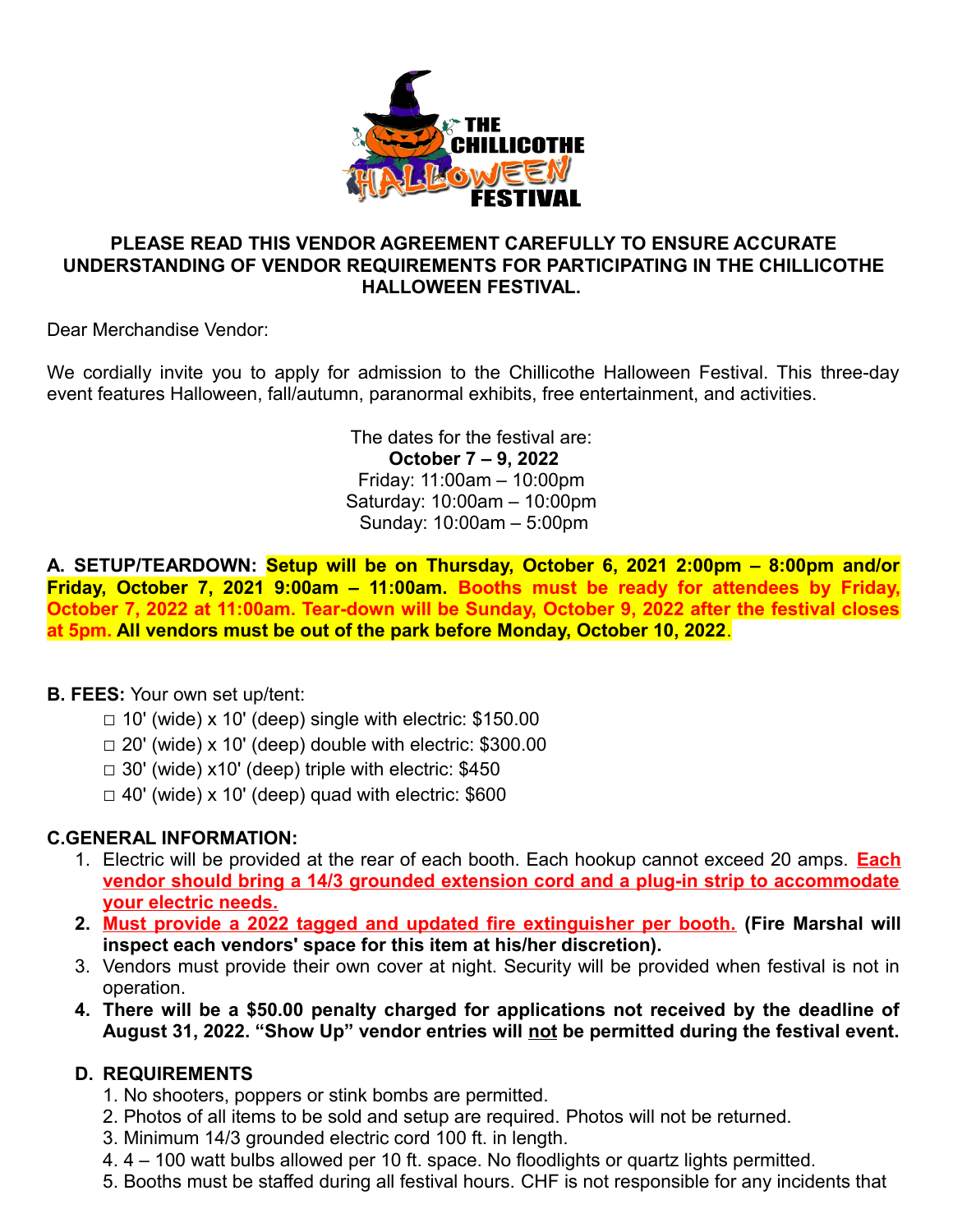may occur due to failure in your rental space being left unattended.

6. You are expected to keep you area free of trash and debris by cleaning your booth space.

7. No motor homes or vehicles are to be parked inside the festival. Please ask for parking information up arrival. If you park in the area of the festival activities you will be ask to move your vehicle.

8. No mopeds, golf carts or pets allowed in festival area during festival hours.

9. No generators are permitted.

10.Demonstrations are encouraged.

## **E. APPLICATION DEADLINE:**

- 1. Please return this contract by August 31, 2022 along with both checks or money orders made payable to: *Chillicothe Halloween Festival, Inc*. We will not be handling any monies at or during the festival. Electronic Payments are **ONLY** accepted at the discretion of the Vendor Coordinator and/or Board of Directors. If electronic payment is allowed there will be a **\$10 service fee** required to cover the costs of processing. Signed Vendor Agreements are required to be submitted before electronic invoices are sent for payment.
- 2. *If your contract is not received by the deadline, your spot is not guaranteed.* We reserve the right to limit the number of vendors selling similar items.
- 3. Mail to: *Chillicothe Halloween Festival 230 N. Plaza Blvd. Chillicothe, Ohio 45601*

**F. EARLY BREAKDOWNS ARE PROHIBITED!** Per this agreement, your signature states that you understand that your rental space is to be open to festival-goers during the hours posted on this agreement. Early Breakdowns are prohibited, and will result in your deposit being forfeited. Violations of this policy may result in exclusion from future acceptance to the Festival. The Festival will end on Sunday, October  $9<sup>th</sup>$  at 5pm.

## **G. WEAPONS POLICY**

The Chillicothe Halloween Festival prohibits the sale of firearms, crossbows, tasers, stun guns and large knives/blades. Small knives, such as pocket knives may be sold to adult patrons (18 years of age or older). Vendor is responsible to validate the age of the patron prior to the sell, provide patron with a receipt, and vendor must retain copy of receipt. Unless otherwise authorized by law, no person shall knowingly possess, have under the person's control, convey or attempt to convey a dangerous ordnance on Festival premises. Violation of this policy will result in dismissal from the festival. If you have questions regarding this policy, please contact our vendor coordinators at [vendors@chillicothehalloweenfestival.com.](mailto:vendors@chillicothehalloweenfestival.com) Decision made by the committee and/or Board of Directors will be final.

Please return the contract to the stated address. Remember to make a copy for yourself. If your contract is not accepted all items will be returned to you. If you have any questions, please call Adam at (740) 649 - 6561, or email vendors@chillicothehalloweenfestival.com.

*Please visit chillicothehalloweenfestival.com/vendors for up-to-date information, and Frequently Asked Questions.*